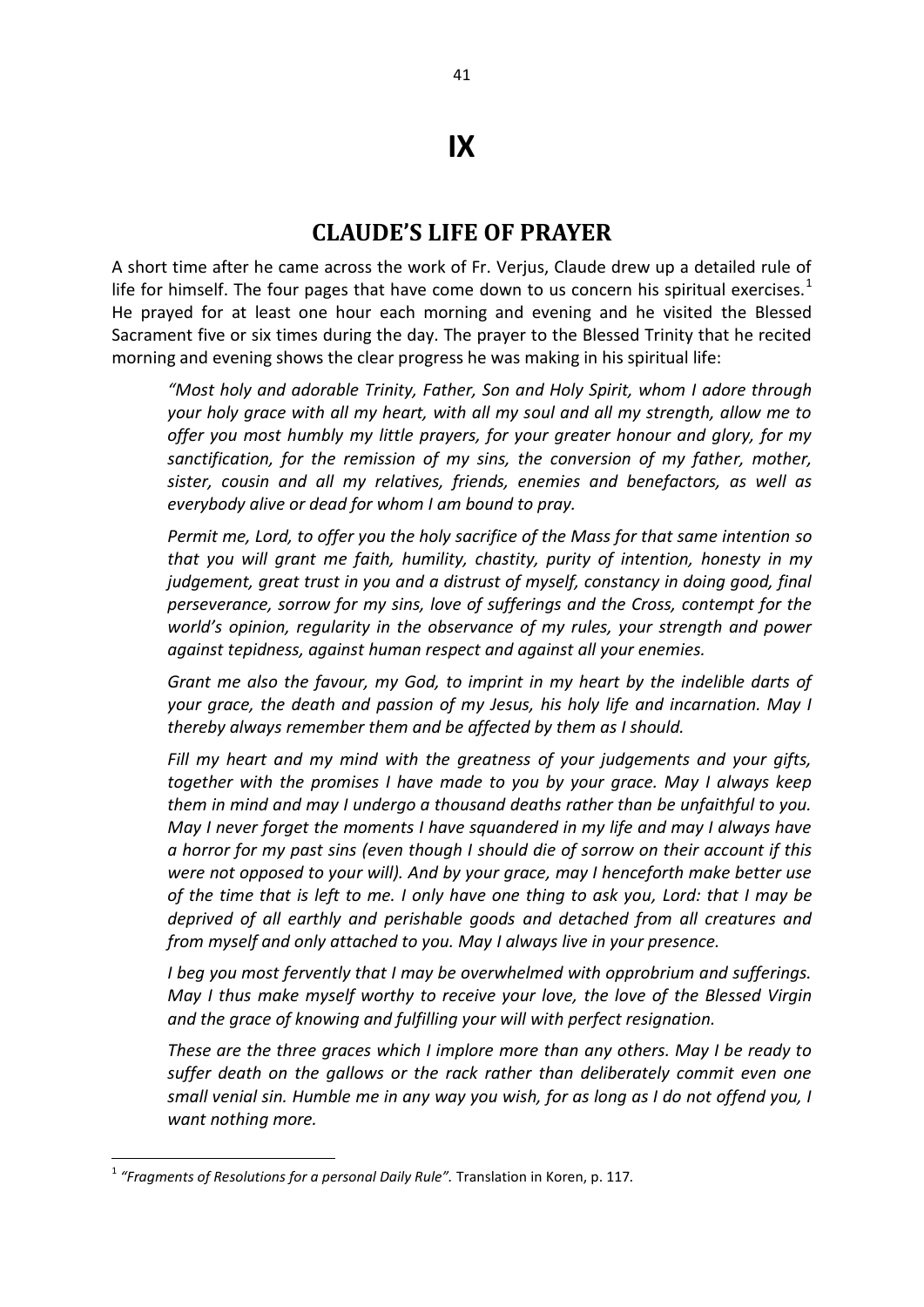*I ask you for all these graces through the holy sacrifice of the Mass which I hope to hear by your grace and through the prayers that I make to you. But I also ask for them through the precious blood which Jesus Christ has shed for me on the cross. I ask for them through the holy sacrifices which have been offered in the past, by those now being offered and those that will be offered in the future, especially those in which the body of Jesus will be immolated. I also ask for these graces by all the communions that have been and will be received in the past, in the present and in the future until the end of the world, as well as by all the prayers that are made to you each day.* 

*Therefore, allow me to join my intention to that of all those holy people to whom I ask you to be a God of mercy, now and for all eternity, through the precious blood that Jesus has poured out for us. And I ask the Blessed Virgin to offer it to you, together with our hearts, so that it may be efficacious for us. Amen" 1* 

What an extraordinary journey he had travelled in just a few months! This young man, until recently, had thought of nothing but personal glory, was jealous when he saw others succeed, was full of regret that he lacked the necessary funds to achieve all his ambitions. Now he was begging God to deprive him of all worldly and perishable goods and grant him complete detachment from all creatures and from himself. Just like Michel Le Nobletz, he asked to be despised and covered in opprobrium and suffering.

His morning and evening prayers show that his main devotions were to the Holy Trinity, the Holy Spirit, the Eucharist, the Precious Blood and the Passion of Our Lord. His Marian devotion was marked by memories of his infancy: *"I will recite the 'Sancta Maria'<sup>2</sup> , to place myself under the protection of the Virgin Mary, to whom I was consecrated in my infancy by my parents and in whose honour, they clothed me in a white garment for seven years".<sup>3</sup>* Going to God through Mary had become a habit with him; whether he was offering the precious blood of Christ to the Blessed Trinity, or himself to Jesus, he did so through the Virgin Mother.

∞

In a few pages under the title, *"Reflections on the Past",* written during the Christmas holidays of 1704*,* Claude Poullart has left us an illuminating sketch of his interior life in the eighteen months that followed his tonsure. God had guided him to a level of prayer that the masters of spirituality consider to be the entrance into contemplation. In a small document on *"Affective prayer",* Fr. Francis Libermann, the most illustrious successor of Poullart des Places as head of the Congregation of the Holy Spirit, has given an excellent description of the most important characteristics of this phase of spiritual life.<sup>4</sup> When he wrote this treatise, Libermann was completely unaware of the existence of *"Reflections on the Past",* 

1

<sup>1</sup> *Fragments,* Koren, p. 119

<sup>&</sup>lt;sup>2</sup> The 'Sancta Maria' was the daily prayer of the members of the 'Congregations of Our Lady' which were established in the secondary schools of the Jesuits.

 $3$  Koren, p. 111

<sup>4</sup> *"Ecrits spirituels du Vénérable Libermann: De l'Oraison d' Affection",* pp. 149-209*.*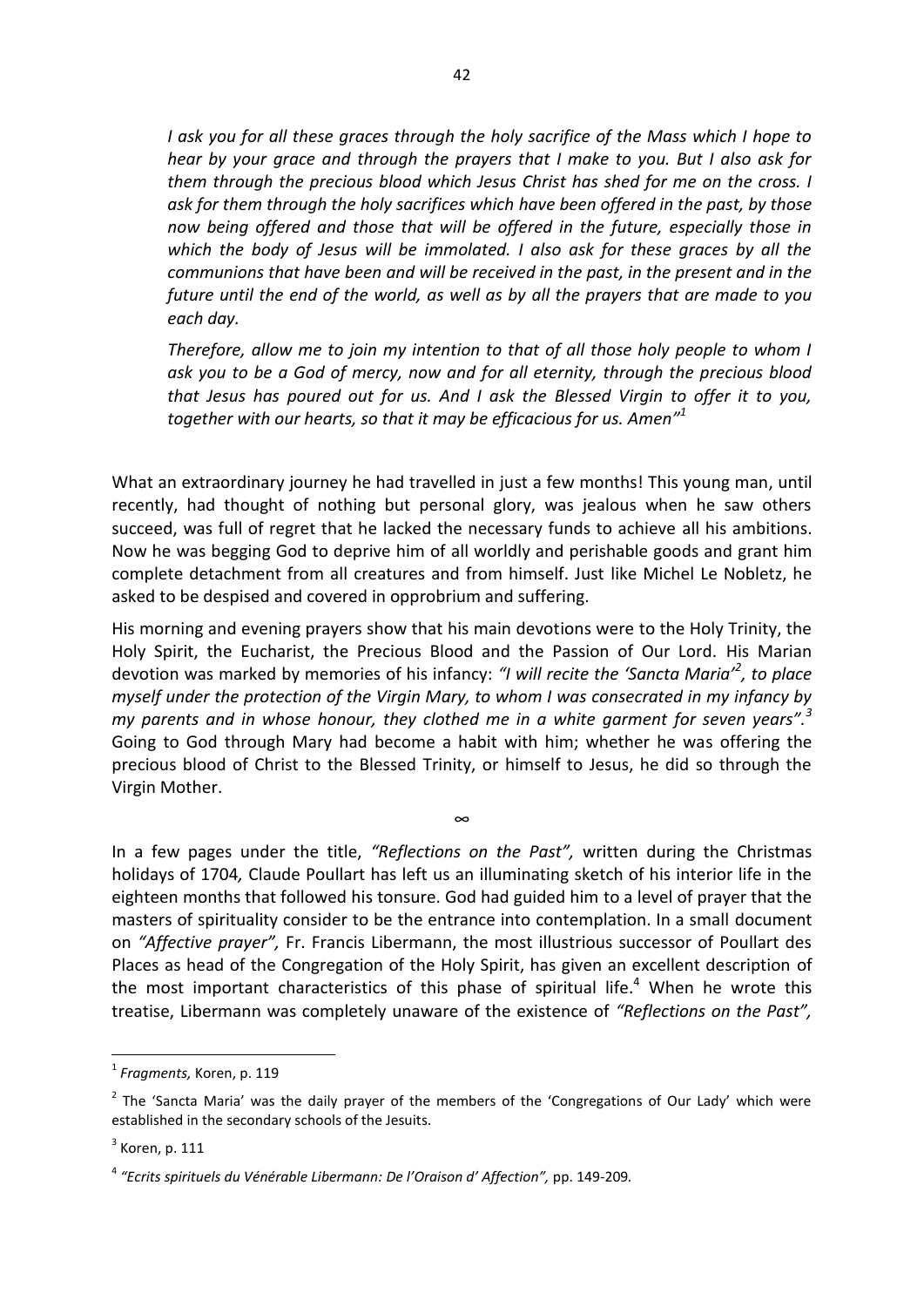yet the similarity between the two writings is quite remarkable. The best commentary we can make on Claude's work is to place extracts from the two works side by side.

Claude introduces his reflections with these words:

*"Heaven anticipated my requests. In exchange for a small act of love of God, I received spiritual gifts from him which words cannot adequately describe… My eyes never stopped shedding tears when I was meditating on my sins and the mercy of God. Whenever I took some little steps towards Him, he immediately carried me for many miles on his shoulders. Eventually, I was able to do effortlessly what I previously thought to be impossible for a man like me.* 

*It is good that I recall those moments of fervour that I experienced when I first returned to God. What were my thoughts and desires at that time? What was my way of life and my ordinary occupations? It was impossible for me to think of anything other than God and it was my greatest regret that I did not always think about him.* 

## **Text of Poullart des Places<sup>1</sup>**

## **Text of Libermann**

*"I desired to love him alone, and out of love for him, I would have renounced the most legitimate attachments of this life. I wanted, some day, to be deprived of everything, living only on alms having given everything else away. The only thing I wanted to keep was my health, so that I could offer it completely to God in the work of the missions. I would have been very happy if I could have started the fire of love in people's hearts and then shed the very last drop of my blood for Him whose mercies were all around me".* 

*"The most difficult things cost nothing for a person who is really practising the 'Prayer of Affection'. He can undertake anything, is capable of anything and never hesitates, whatever obstacles and sufferings he encounters. The more intense the prayer, the more strength he has (p. 193). The immediate effect of this gift is a love of God which is very violent and ends in a kind of delirium. Those who receive this gift to an advanced degree normally proceed very far along the road of interior life and perfection" (p. 172).* 

*"I never tired of speaking about these favours. I found very few people to whom I could talk about God's mercy towards me and I found pleasure only in conversations in which God was not forgotten. I felt guilty if I kept silence when I had a chance to speak of him. I found people intolerable if they talked to me about other things".* 

**.** 

"*These people are consumed by a desire to make God loved and served by all those around them, and they strive with all their usual energy, talking and acting to persuade others (p. 197). They cannot tolerate conversations which do not ceaselessly talk about God". (p. 197).*

 $1$  For the French and English originals of these extracts from Poullart des Places, see Koren, p. 131-139.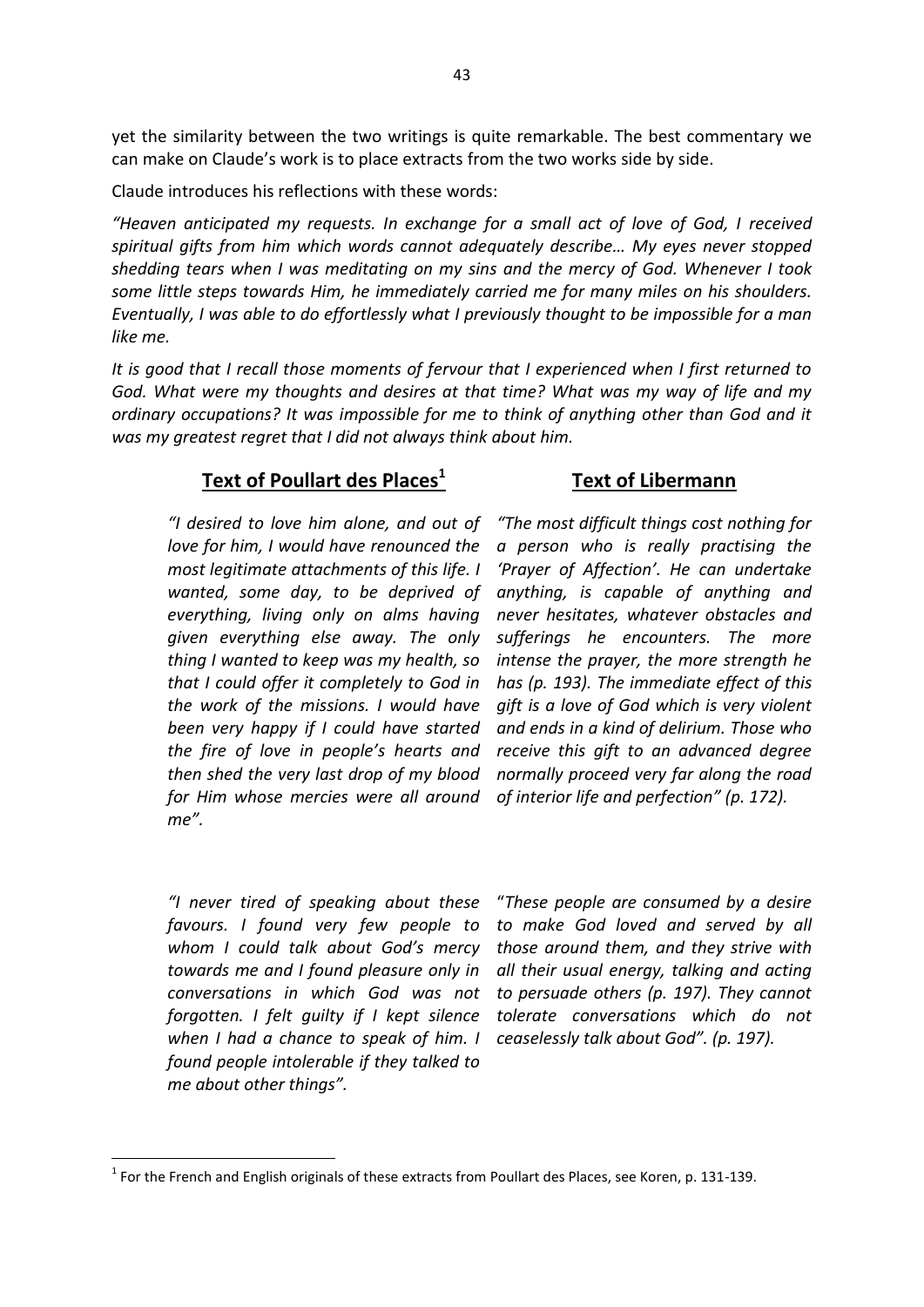*"I spent a lot of time before the Blessed Sacrament and this became my happiest and most frequent form of recreation. I prayed the greater part of the day, even while walking in the streets, and I was immediately disturbed when I realised that for some time, I had strayed from the presence of him whom alone I wanted to love".* 

*"I met few people and was in love with solitude, where I often recalled my past failings. They even became a regular subject for my meditations, which caused me to shed many tears. What I had previously regarded as a quite ordinary sin of no particular malice now became something hideous for me; as I advanced in my prayer life, my hatred of these sins grew in proportion. At such times, I was totally ashamed and could hardly tolerate myself, so I remained filled with thoughts of humility".* 

*"I despised myself and this became deliberately humiliated myself in their presence. This practice which I adopted, thanks to an extraordinary grace given to the vainest man in the world, resulted in many blessings from the Lord."* 

*"For example, I became very eager to receive Holy Communion. Even though I had the privilege of going to communion frequently, it was never enough for me, so that on many occasions when I was able to receive the body of Jesus, I burst* 

*"Such people have a great facility for remaining constantly in the presence of God. It would even be difficult for them not to do so when they have advanced deeply into this kind of prayer. They are always trying to remain there and the presence of God, for them, is full of love and gentleness" (p. 198).* 

*"Generally speaking, such people experience a great sense of contrition for their sins. These sins are constantly before their eyes and they lead to profound remorse and feelings of humiliation. (p. 198).* 

*The effects of the gift of tears are a great tenderness towards God and a determination to please and serve him.*

*When we weep for our sins…we could expect to turn in on ourselves; but instead, we fix all our attention on God."*(p. 172).

*obvious to others, because I sometimes fervour and leads us to act in a way that "The soul experiences an extraordinary would make a normal person feel ashamed. This gift can be very intense… and one can act like a mad man in the eyes of the world, like Francis of Assisi at the start of his conversion, and several other saints"* (p. 172).

*into a torrent of tears. Through communion are very many. The presence "Generally, the great devotion of such people is the Blessed Sacrament…Their desire to receive the Sacrament is almost overpowering … They long for the day when they will be able to welcome Our Lord once more. The effects of holy*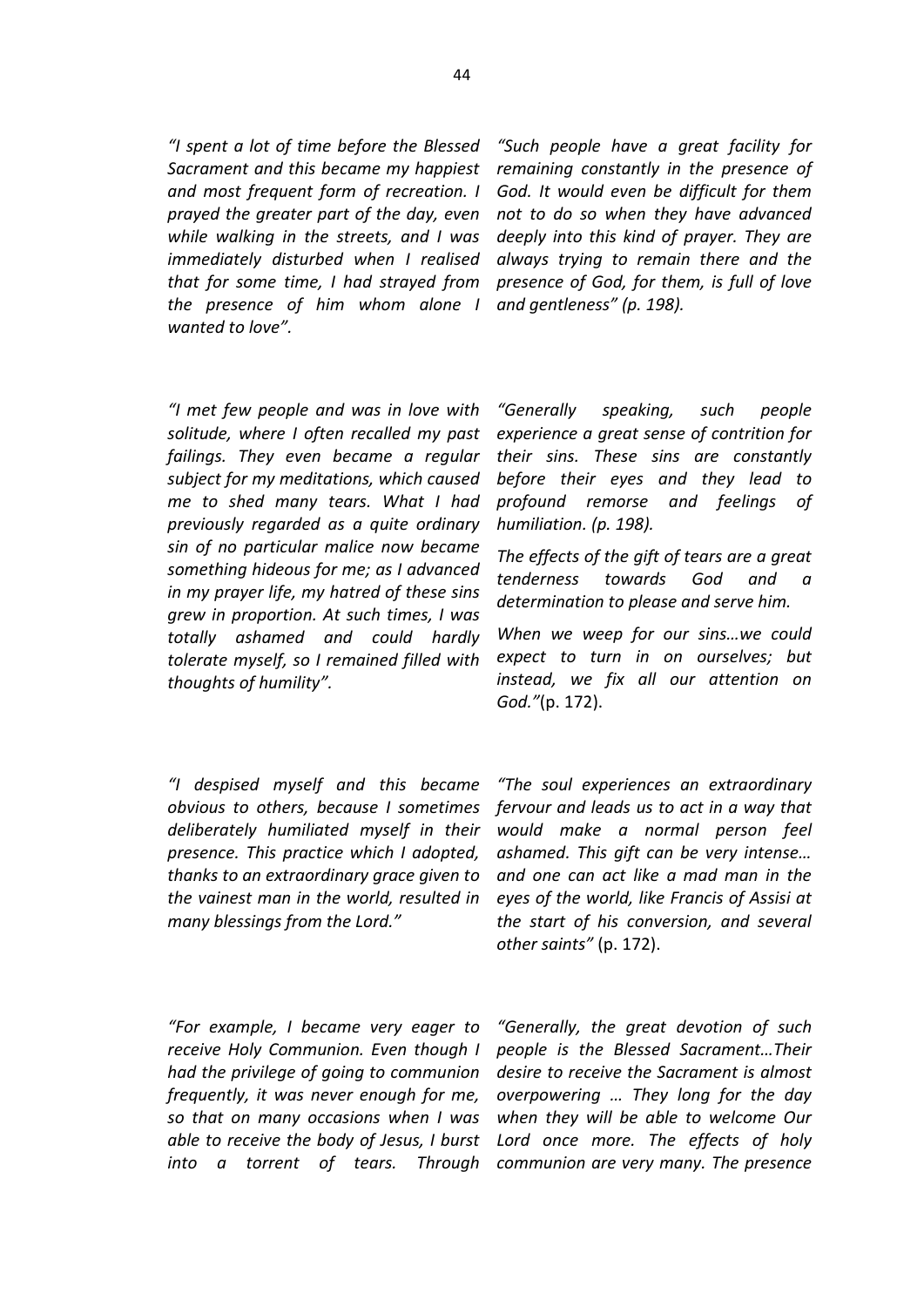*communion, I became detached from the world and its ways. I cared nothing for the esteem of others and even tried, on occasion, to deliberately displease them by acting contrary to their expectations."* 

*of the Lord is felt to an extraordinary degree. The soul is smitten with joy and love…and tears fall in abundance…"* (p. 173)

*"Sometimes, people gifted in this way practise frightening penances, not always wisely … Sometimes, they do not understand the things of God."* (p. 172)

*"The thought of Jesus crucified dominated my thoughts most of the time, even though I was still obsessed with a love of my corporal body. I began to practise small acts of mortification"*

*"Although I did not go very far with all this, and consoled myself with the thought that I would do much more in the future, at least I was faithful to my exercises and I would have considered it a very great crime if I had taken my meals, however busy I was, without having previously nourished my soul with the food I received in mental prayer."*

*"I had learnt, in these meetings with God, to close my ears to all news and never to open them to see things that might merely satisfy my curiosity, not even when walking through the city. I did not know what was happening, I did not look at anything beautiful, I did not want to rob God of a single moment. I wanted to think of him alone, and although, in fact, I was far removed from thinking always about him and suffered rather long distractions, my mind was always full of him, sometimes even in my sleep and always in my first awakening."* 

*"They have a great desire to carry out the will of God in all things and so they are very punctual and exact in observing the rules when they are in community, as well as their habitual practices in bringing glory to God".* (199)

*"They have a great horror and disdain for the world".* (p. 198)

*"I felt compassion for those who were suffering and an ardent zeal to persuade*

*sinners to return to God. This went so far do the impossible to help somebody or to "Their love for their neighbour is very strong perhaps even too strong. They will*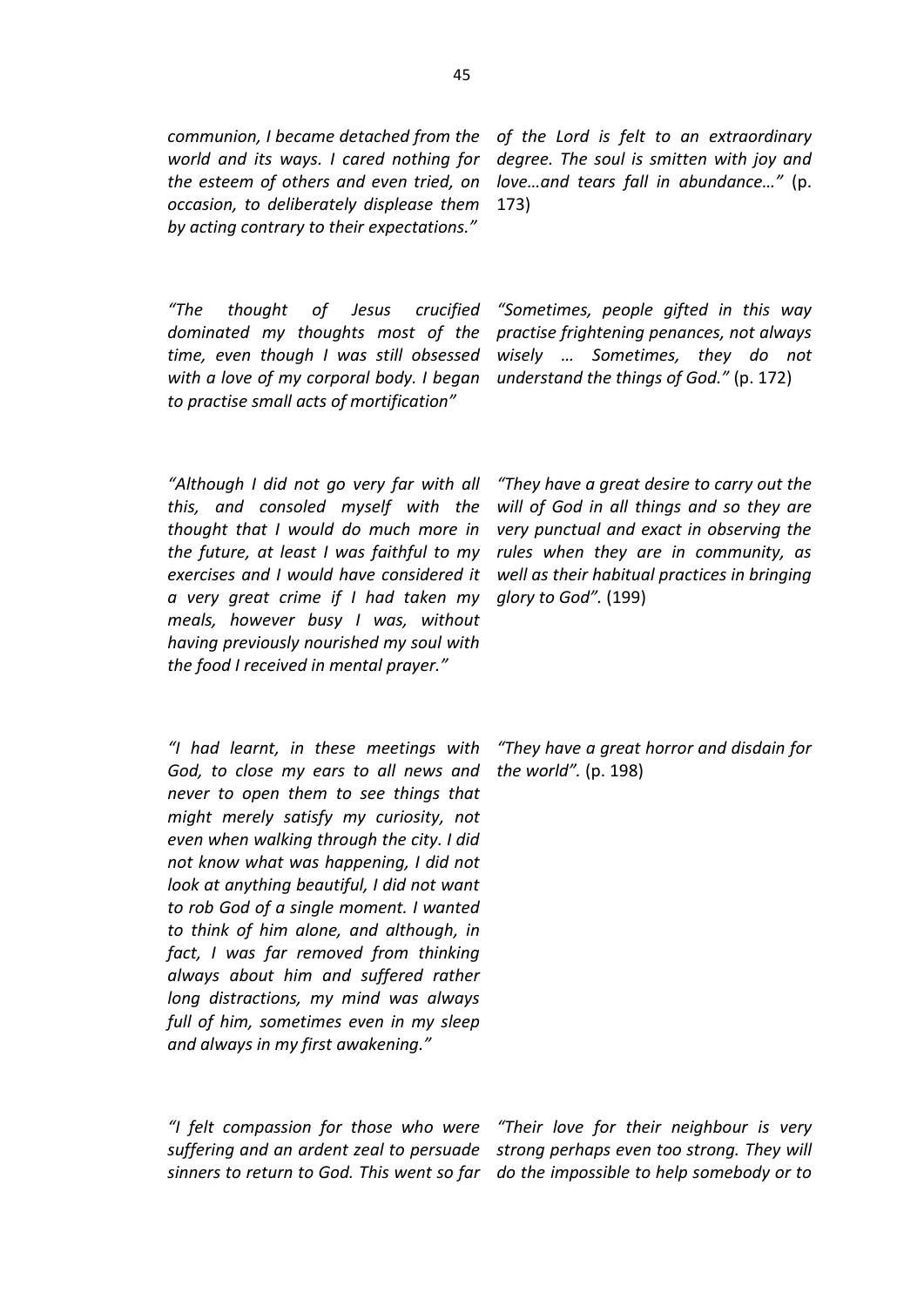*that I was prepared to do anything for them, however degrading. Finally, I practised a blind obedience to my director and respected his orders so greatly that I would not have been able to do the least thing without having previously obtained his permission for it".*

*"I had the satisfaction of living in this way for eighteen months and I was very happy when I noticed that I was becoming more regular. I say "becoming" because I was far from believing that that state of virtue was sufficient and that I was now leading as holy a life as I ought. I had not been away from the world long enough to be free from the evil habits I had contracted while I lived in it. And these mingled with my small virtues, introducing many imperfections and sins.* 

*It is true that God, who knew the depth from which he had rescued me and who had been satisfied at the beginning of my conversion with the least of my efforts, was pleased with the little I gave him, in the hope that finally, I would give him more. He did not judge his poor servant because he knew the depth of the abyss which I had just left. Certainly, I was not then in a condition where I could have been fully satisfied with myself. I took a strict account of myself and recognised that I was far removed from the state which I would have reached if I had corresponded faithfully with the daily graces God gave me".* 

*please them"* (p. 200)

*"A great advantage of this state is their obedience and docility towards their director and, generally, towards their superiors. They do not reason about it; when their director or superior tells them to do something, they carry it out".* (p. 199

*"There are some people who stay in this state for a year or eighteen months, but it can be shorter or longer than this".* (p. 163)

*The anxiety brought on by remembering my past infidelities sometimes caused me* 

*so much remorse that my body itself was interior suffering. This can come from "Although a person in this state is very happy, he can still experience great*